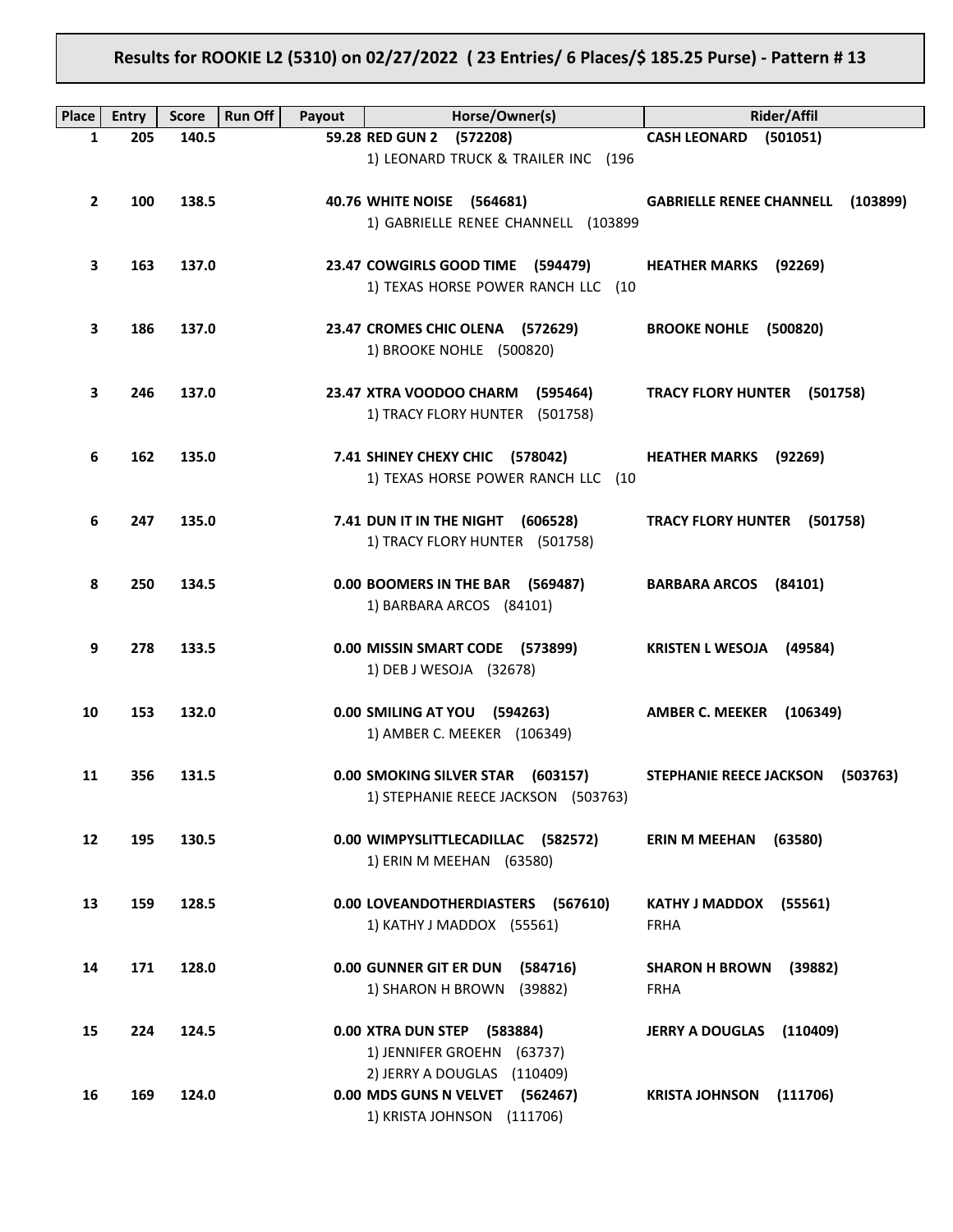| 17 | 128 | 115.0   | 0.00 TRASHADUALLY (579955)<br>1) NATALIE TATE (503464)          | (503463)<br><b>WESLEY TATE</b>     |
|----|-----|---------|-----------------------------------------------------------------|------------------------------------|
| 18 | 132 | 0.0     | 0.00 SHINEYA (584398)<br>1) OLIVER RAY (19667)                  | (19667)<br><b>OLIVER RAY</b>       |
| 18 | 164 | 0.0     | 0.00 WIN MY CASH (588764)<br>1) TEXAS HORSE POWER RANCH LLC (10 | (77349)<br><b>MICHAEL W MARKS</b>  |
| 18 | 174 | 0.0     | 0.00 MUST BE DREAMIN (605239)<br>1) MORGAN GEELHAAR (501015)    | <b>MORGAN GEELHAAR</b><br>(501015) |
| 18 | 359 | 0.0     | 0.00 CHEX R IN THE MAIL (600304)<br>1) CRIS SCHMANKE (63521)    | (63521)<br><b>CRIS SCHMANKE</b>    |
| 18 | 363 | 0.0     | 0.00 DREAMIN OF JUICE (604384)<br>1) KAELYN JENNY (78060)       | <b>RICHARD JENNY</b><br>(78058)    |
| 23 | 407 | Scratch | 0.00 BABY BLUEZ (584405)<br>1) KRISTEN J DUNN (84305)           | <b>KRISTEN J DUNN</b><br>(84305)   |

Show Secretary: